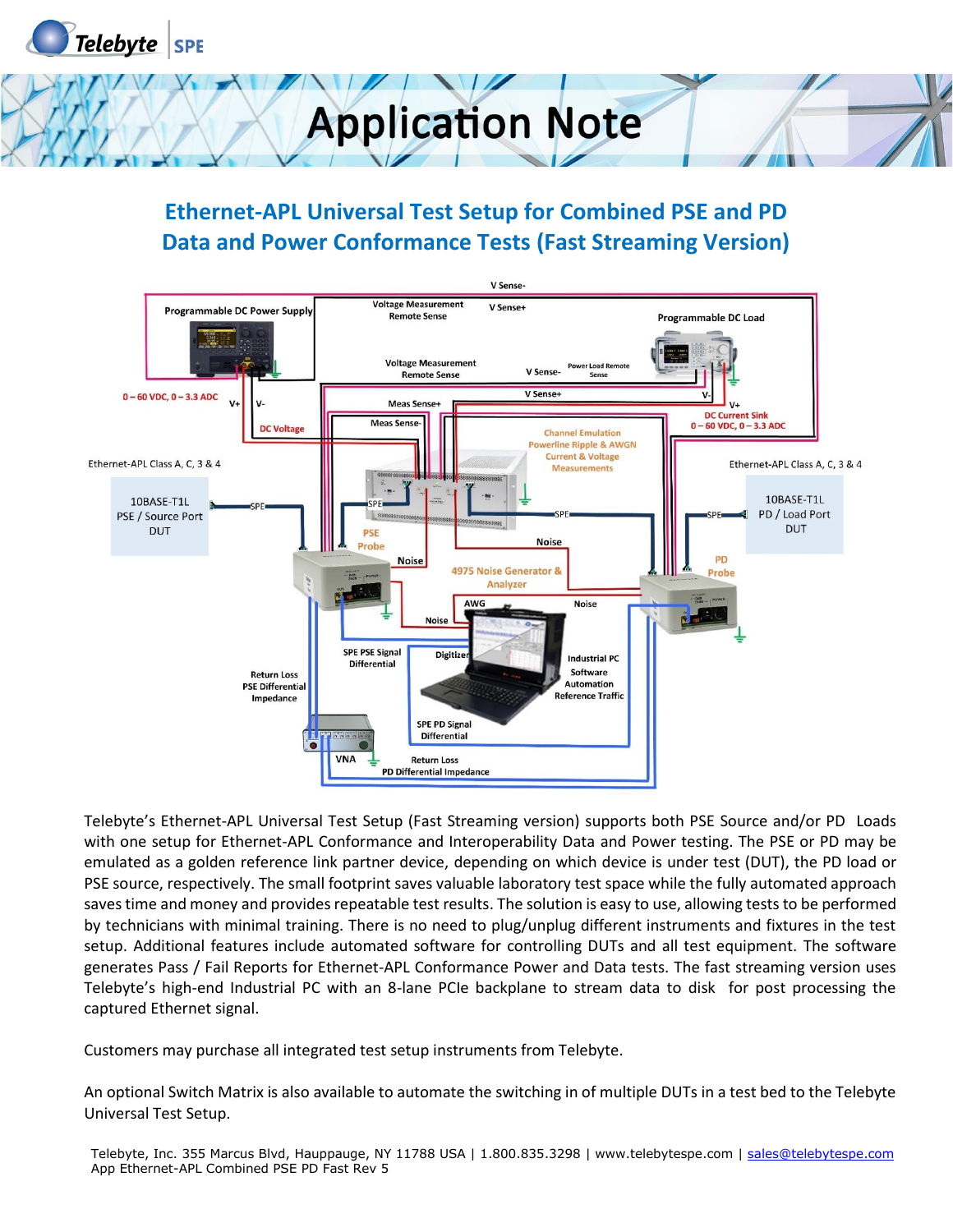

#### **Required Equipment**

- Telebyte 4950 10BASE-T1L Channel Emulator
- Telebyte 4975 Noise Generator (AWG) and Analyzer (Digitizer)
- Telebyte SPE Test Automation Software
- Telebyte 4975-P01 Probe
- AEM MMVNA-200 8-Channel Vector Network Analyzer
- Keysight E36232A Programmable Power Supply
- Siglent SDL1020X Programmable DC Load

#### **Ethernet Conformance Data and Power Test List**

| Ethernet-APL Data Test Specification v1.4                                                                      |
|----------------------------------------------------------------------------------------------------------------|
| <b>Group 1: Transmitter Electrical Measurements</b>                                                            |
| Test APL.146.1.1 - Transmitter Output Voltage (Test Mode 1)                                                    |
| Test APL.146.1.2 - Transmitter Output Droop (Test Mode 2)                                                      |
| Test APL.146.1.3 - Transmitter Timing Jitter (Test Mode 1)                                                     |
| Test APL.146.1.4 - Transmitter Power Spectral Density (PSD) and Power Level (Test Mode 3)                      |
| Test APL.146.1.5 - Transmit Clock Frequency (Test Mode 1)                                                      |
| Test APL.146.1.6 - MDI Return Loss (Part A: Tx disabled: DUT in Slave, high Z state)                           |
| Test APL.146.1.6 - MDI Return Loss (Part B: Test Mode 3 VNA with narrowband IF of 100Hz)                       |
| Test APL.146.1.7 - Transmitter Distortion (Test Mode 2) with 1MHz Sinusoidal Disturber at 1.0Vpp and/or 2.4Vpp |
| <b>Group 2: Receiver Electrical Measurements</b>                                                               |
| Test APL.146.2.1 - Receiver Packet Error Rate Stress Test                                                      |
| Noise includes                                                                                                 |
| AWGN @ -106dBm/Hz                                                                                              |
| Power-line Ripple Noise components                                                                             |
| 100mV at 1kHz and 10kHz, 10mV at 100kHz and 1MHz, and                                                          |
| 100mV at 10kHz falling 20dB per decade to 10mV at 100kHz swept                                                 |
| Ethernet-APL Appendix F - 1.0Vpp Spur & 2.4Vpp Trunk Worst-Case Whole Communication Channel                    |
| Traffic Testing - Link Quality SNR better than 20dB, DUT Passing BER < 10 <sup>-9</sup>                        |
| <b>Group 3: PCS Transmit</b>                                                                                   |
| Test APL.146.3.1 - PCS Transmit Signaling                                                                      |
| Group 4: PCS Receive - 10BASE-T1L valid Decoding of code groups                                                |
| Test APL.146.4.1 - Automatic Polarity Detection and Correction                                                 |
| Test APL.146.4.2 - Handling of Received ESD ERR4                                                               |
| Test APL.146.4.3 - Handling of Received disparity error                                                        |
| Test APL.146.4.4 - Handling of Receipt of rem_rcvr_status = NOT_OK while link up                               |
| Section 98: Ethernet-APL Clause 98 Auto-Negotiation Validation                                                 |
| Group 1: Auto - Negotiation Basic Tests for Ethernet-APL                                                       |
| Test APL.98.1.1 - Advertisement and Auto-Negotiation Verification                                              |
| Part A: DUT advertises valid capabilities                                                                      |
| Part B: DUT links with compatible link partner                                                                 |
| Part C: DUT spur port when LP advertises but does not request increased transmit level                         |
| Part D: DUT behavior with incompatible link partner (spur to trunk, trunk to spur)                             |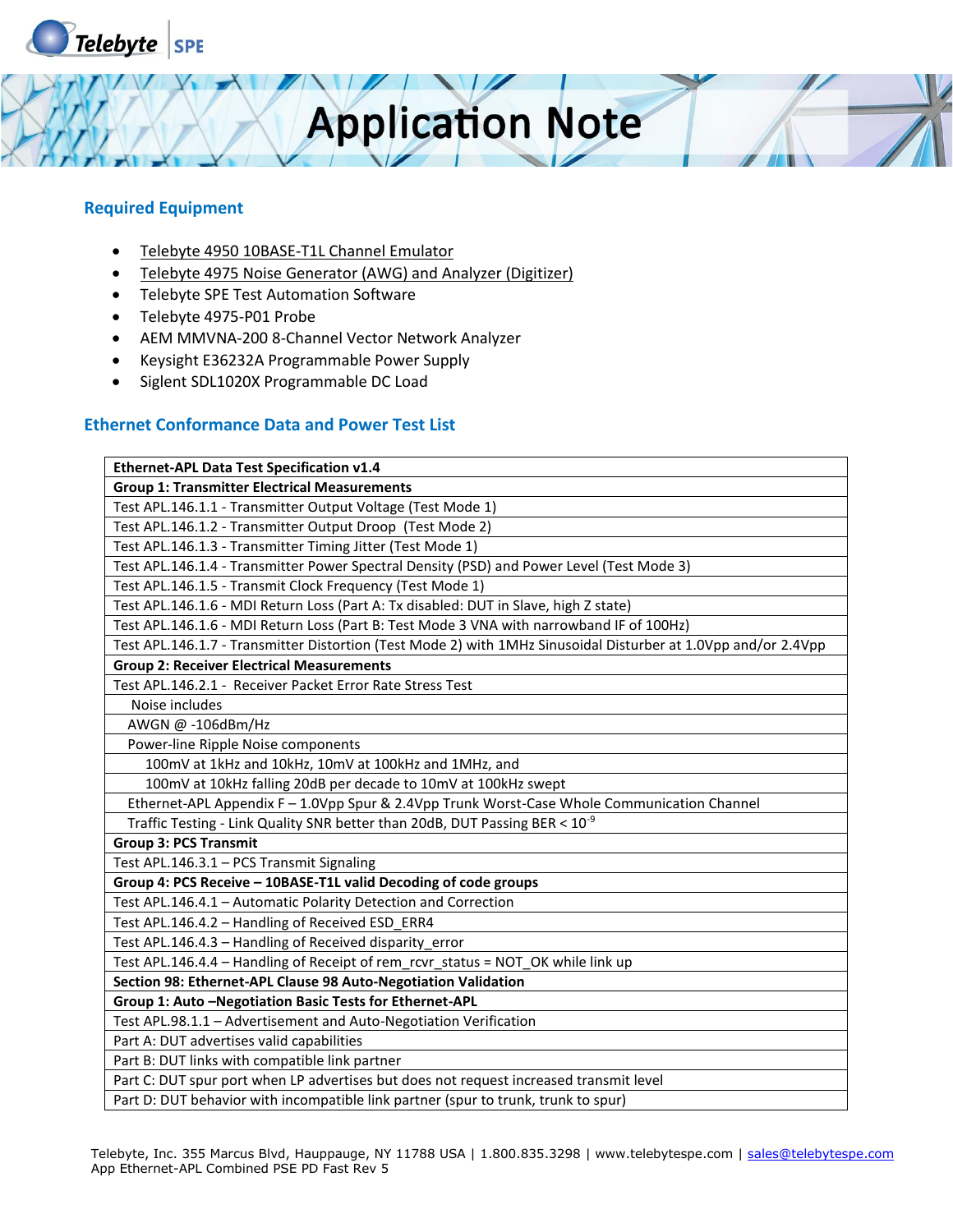

| Part E: DUT behaves properly with incompatible link partner (spur to trunk, trunk to spur)      |  |
|-------------------------------------------------------------------------------------------------|--|
| Part F: DUT behavior when link partner prefers master or slave port role (M/S is always 0).     |  |
| Part G: DUT behavior when link partner forces master or slave port role (M/S is always 1).      |  |
| Test APL.98.1.2 - Management Restart of Auto-Negotiation                                        |  |
| Test APL.98.1.3 - Link Status Fail                                                              |  |
| Test APL.98.1.4 - DME Voltage Envelope Test                                                     |  |
| Ethernet-APL Power Test Specification v1.1                                                      |  |
| TP: Trunk Power Source Ports - Segment 'T'; Port 'P                                             |  |
| TP.1: Power Tests                                                                               |  |
| TP.1.1 Power Class Currents Minimum Supply Voltage 46                                           |  |
| TP.1.1 Power Class Currents Maximum Supply Voltage 50V                                          |  |
| TP.1.2 Powering Class Voltages Minimum Supply Voltage 46                                        |  |
| TP.1.2 Powering Class Voltages Maximum Supply Voltage 50V                                       |  |
| TP.2 Electrical Characteristics                                                                 |  |
| TP.2.1 Differential In-Band Ripple and Noise                                                    |  |
| TP.2.1 Differential In-Band Ripple and Noise Load draws 0 A                                     |  |
| TP.2.2 Differential Out-Band Ripple and Noise<br>Maximum Supply Voltage 50V Load draw IPS       |  |
| TP.2.2 Differential Out-Band Ripple and Noise<br>Minimum Supply Voltage 46 Load draw IPS        |  |
| TP.2.2 Differential Out-Band Ripple and Noise<br>Maximum Supply Voltage 50V Load 0 A            |  |
| Minimum Supply Voltage 46 Load 0 A<br>TP.2.2 Differential Out-Band Ripple and Noise             |  |
| TP.2.3 Voltage Derivatives                                                                      |  |
| TP.2.4 Over Current Capability                                                                  |  |
| TP.2.5 Over Current Limiting                                                                    |  |
| TP.3 General Port Requirements                                                                  |  |
| TP.3.1 Terminal and Connectors                                                                  |  |
| TP.3.2 Shielding Options*                                                                       |  |
| TP.3.3 Short Circuit Behavior                                                                   |  |
| SP: Spur Power Source Ports - Segment 'S'; Port 'P'                                             |  |
| <b>SP.1 Power Tests</b>                                                                         |  |
| SP.1.1 Powering Class Currents Minimum Supply Voltage (A=9.6 C=11.61)                           |  |
| SP.1.1 Powering Class Currents Maximum Supply Voltage V=15                                      |  |
| SP.1.2 Powering Class Voltages Minimum Supply Voltage (A=9.6 C=11.61)                           |  |
| SP.1.2 Powering Class Voltages Maximum Supply Voltage V=15                                      |  |
| SP.2 Electrical Characteristics                                                                 |  |
| SP.2.1 Differential In-Band Ripple and Noise Maximum Supply Voltage V=15 Load draws IPSmin      |  |
| SP.2.1 Differential In-Band Ripple and Noise Minimum Supply Voltage (A=9.6 C=11.61) Load draws  |  |
| <b>IPSmin</b>                                                                                   |  |
| SP.2.1 Differential In-Band Ripple and Noise Maximum Supply Voltage V=15 Load draws 20mA        |  |
| SP.2.1 Differential In-Band Ripple and Noise Minimum Supply Voltage (A=9.6 C=11.61) Load draws  |  |
| 20 <sub>m</sub> A                                                                               |  |
| SP.2.2 Differential Out-Band Ripple and Noise Maximum Supply Voltage V=15 Load draws IPSmin     |  |
| SP.2.2 Differential Out-Band Ripple and Noise Minimum Supply Voltage (A=9.6 C=11.61) Load draws |  |
| <b>IPSmin</b>                                                                                   |  |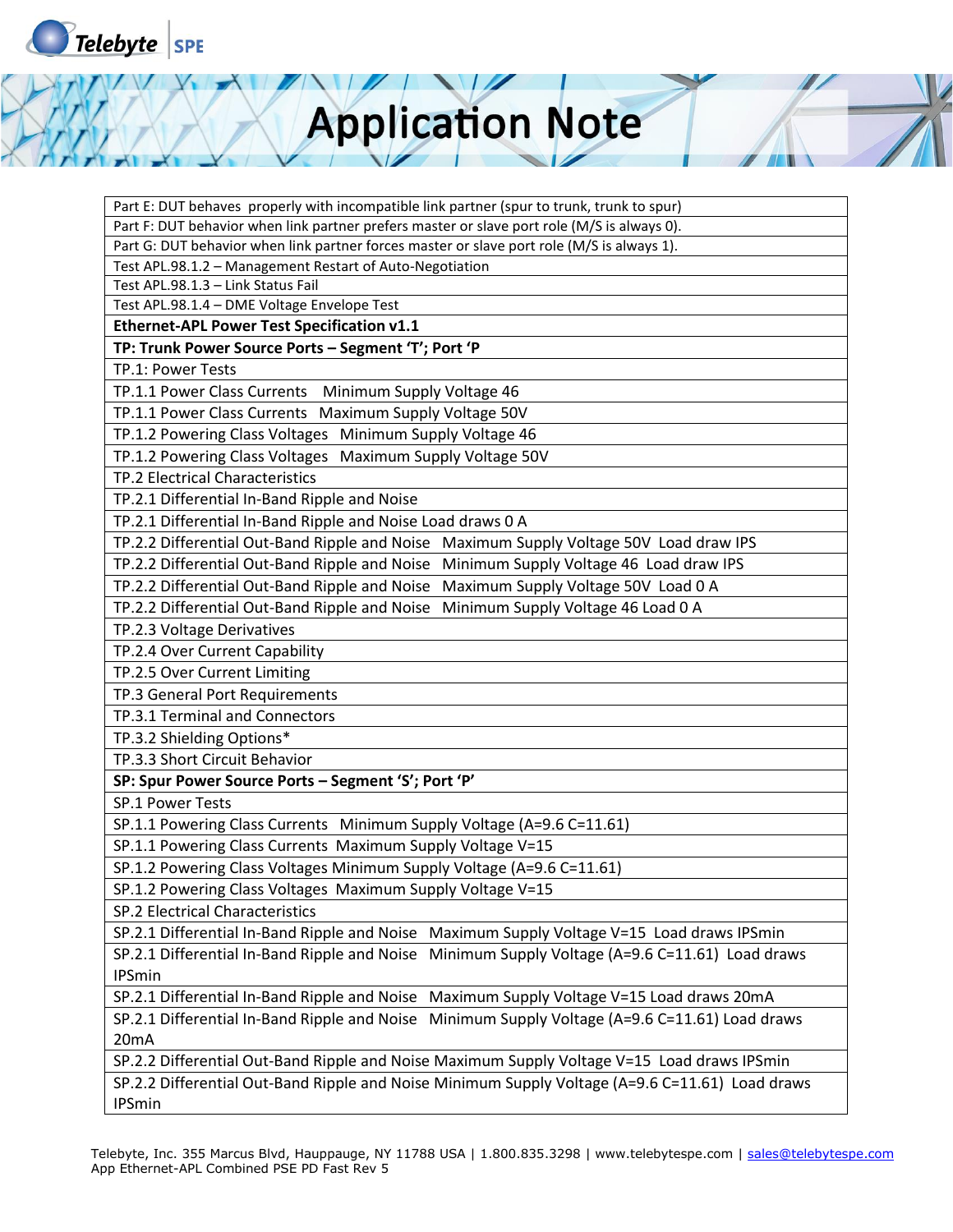

SP.2.2 Differential Out-Band Ripple and Noise Maximum Supply Voltage V=15 Load draws 20mA SP.2.2 Differential Out-Band Ripple and Noise Minimum Supply Voltage (A=9.6 C=11.61) Load draws 20mA

SP.2.3 Voltage Derivatives

SP.3 General Port Requirements

SP.3.1 Terminal and Connectors

SP.3.2 Shielding Options\*

SP.3.3 Short Circuit Behavior

**TL: Trunk Power Load Ports – Segment 'T; Port 'L'**

TL.1 Power Tests

TL.1.1 Minimum Current Draw Minimum Supply Voltage 28.8 V

TL.1.1 Minimum Current Draw Maximum Supply Voltage 50V

TL.1.2 Inrush

TL.2 Electrical Characteristics

TL.2.1 Differential In-Band Ripple and Noise Maximum Supply Voltage 50V

TL.2.1 Differential In-Band Ripple and Noise Minimum Supply Voltage 28.8 V

TL.2.2 Differential Out-Band Ripple and Noise Maximum Supply Voltage 50V

TL.2.2 Differential Out-Band Ripple and Noise Minimum Supply Voltage 28.8 V

TL.2.3 Current Derivatives Minimum Supply Voltage 28.8 V

TL.2.3 Current Derivatives Maximum Supply Voltage 50V

TL.2.4 Current Events Minimum Supply Voltage 28.8 V

TL.2.4 Current Events Maximum Supply Voltage 50V

TL.2.5 Under Voltage Current

TL.3 General Port Requirements

TL.3.1 Terminal and Connectors

TL.3.2 Shielding Options\*

TL.3.3 Polarity Sensitivity Mode A + / -

TL.3.3 Polarity Sensitivity Mode B - / +

**SL: Spur Power Load Ports – Segment 'S'; Port 'L'**

SL.1 Power Tests

SL.1.1 Minimum Current Draw Minimum Supply Voltage UPL(min) Class A=9V ClassC =10.6V

SL.1.1 Minimum Current Draw Maximum Supply Voltage UPL(min) Class A and C = 15V

SL.1.2 Inrush Current

SL.2 Electrical Characteristics

SL.2.1 Differential In-Band Ripple and Noise Maximum Supply Voltage UPS(max) Class A and C = 15V

SL.2.1 Differential In-Band Ripple and Noise Minimum Load Voltage UPL(min) Class A=9V ClassC =10.6V

SL.2.2 Differential Out-Band Ripple and Noise Maximum Supply Voltage UPS(max) Class A and C = 15V

SL.2.2 Differential Out-Band Ripple and Noise Minimum Load Voltage UPL(min) Class A=9V ClassC =10.6V

SL.2.3 Current Derivatives Maximum Supply Voltage UPS(max) Class A and C = 15V

SL.2.3 Current Derivatives Minimum Load Voltage UPL(min) Class A=9V ClassC =10.6V

SL.2.4 Current Events Minimum Load Voltage UPL(min) Class A=9V ClassC =10.6V